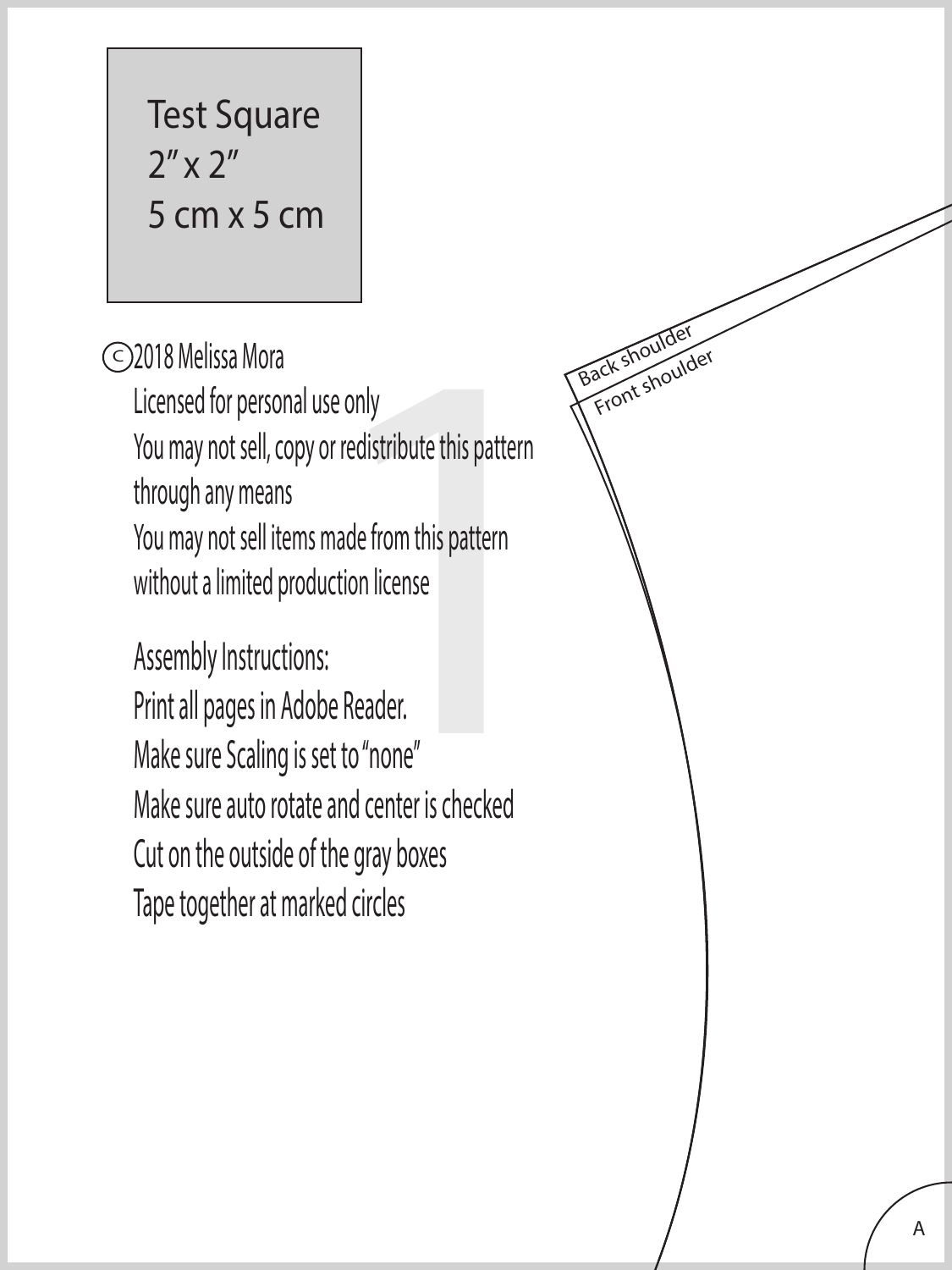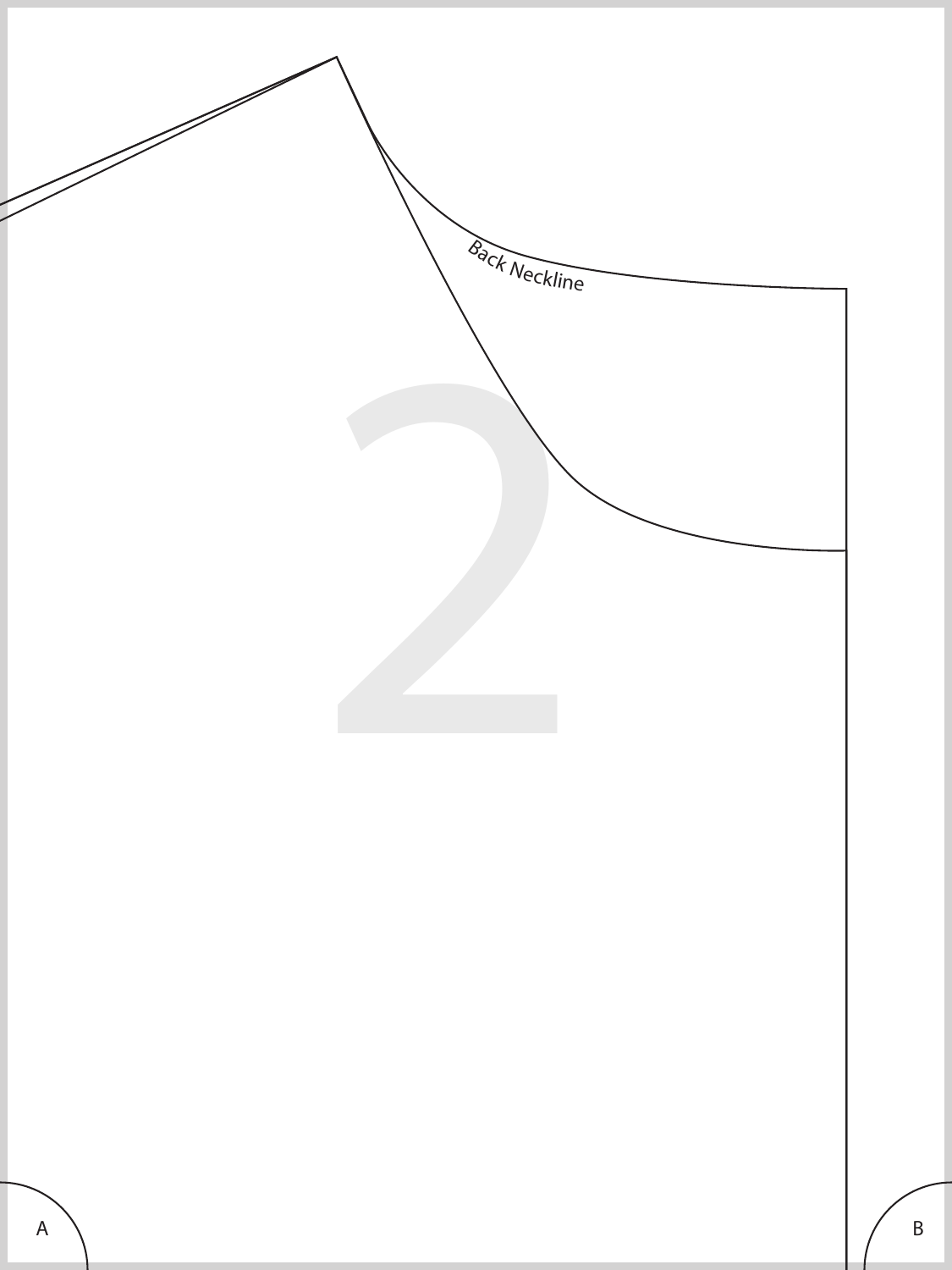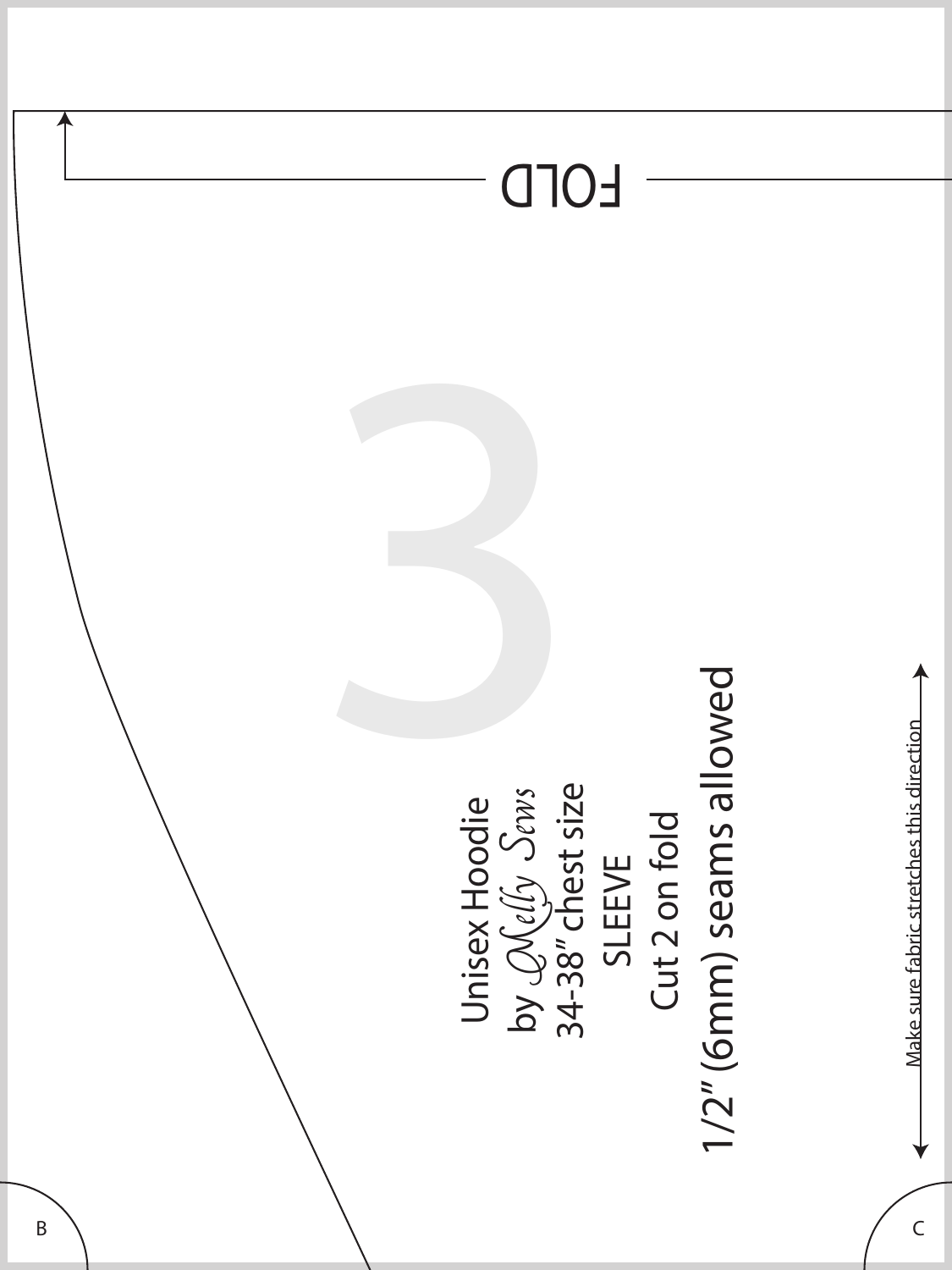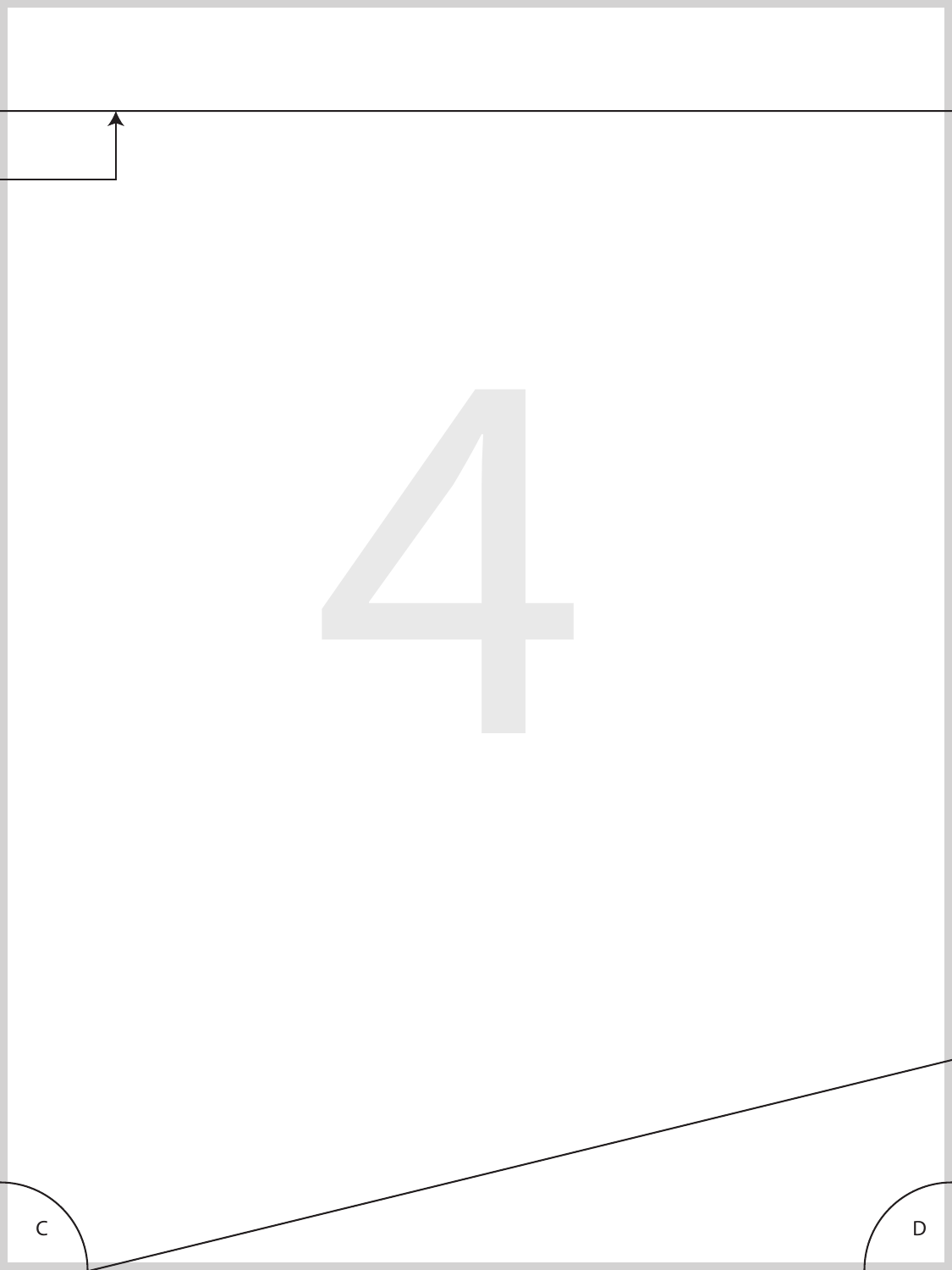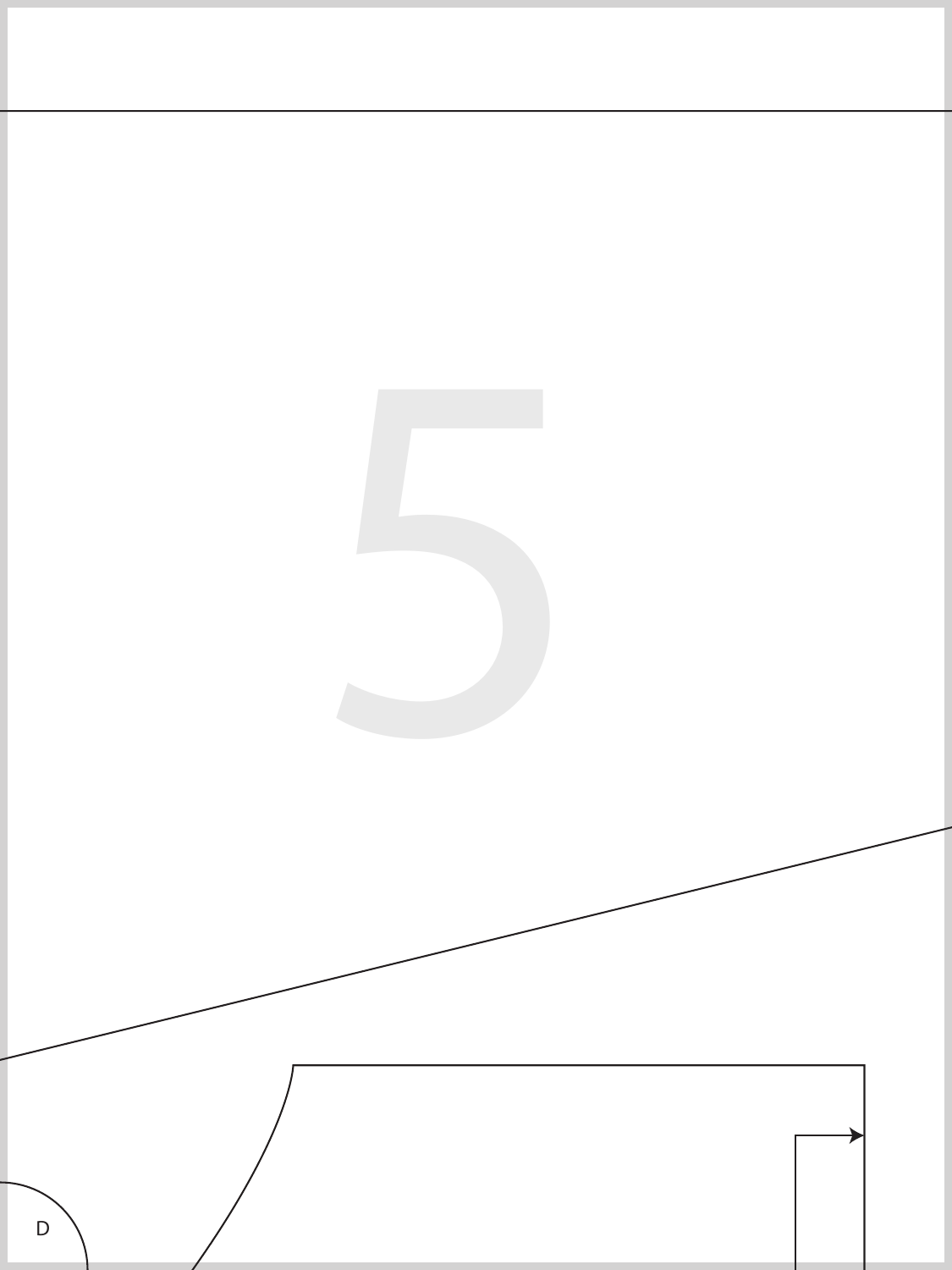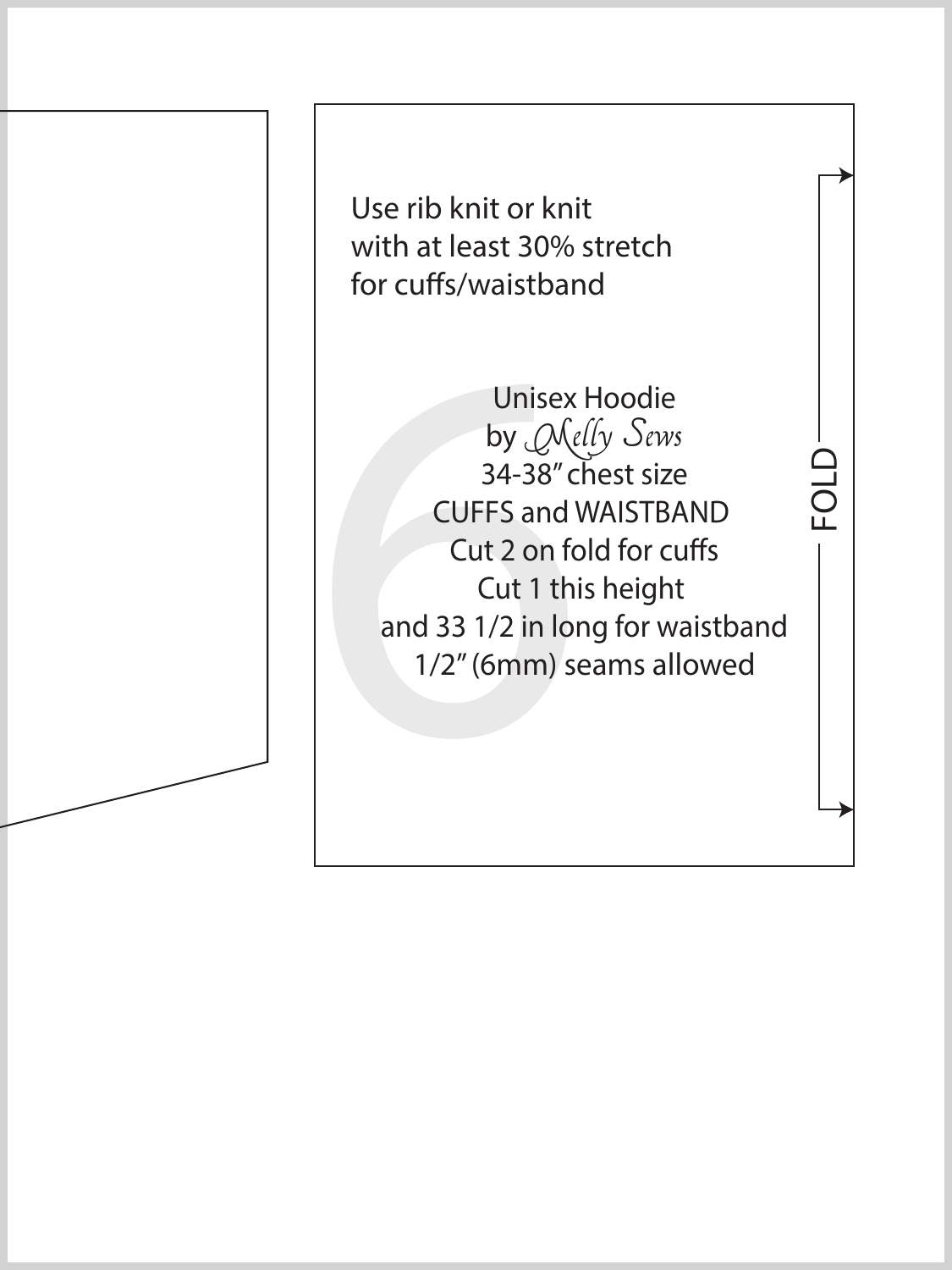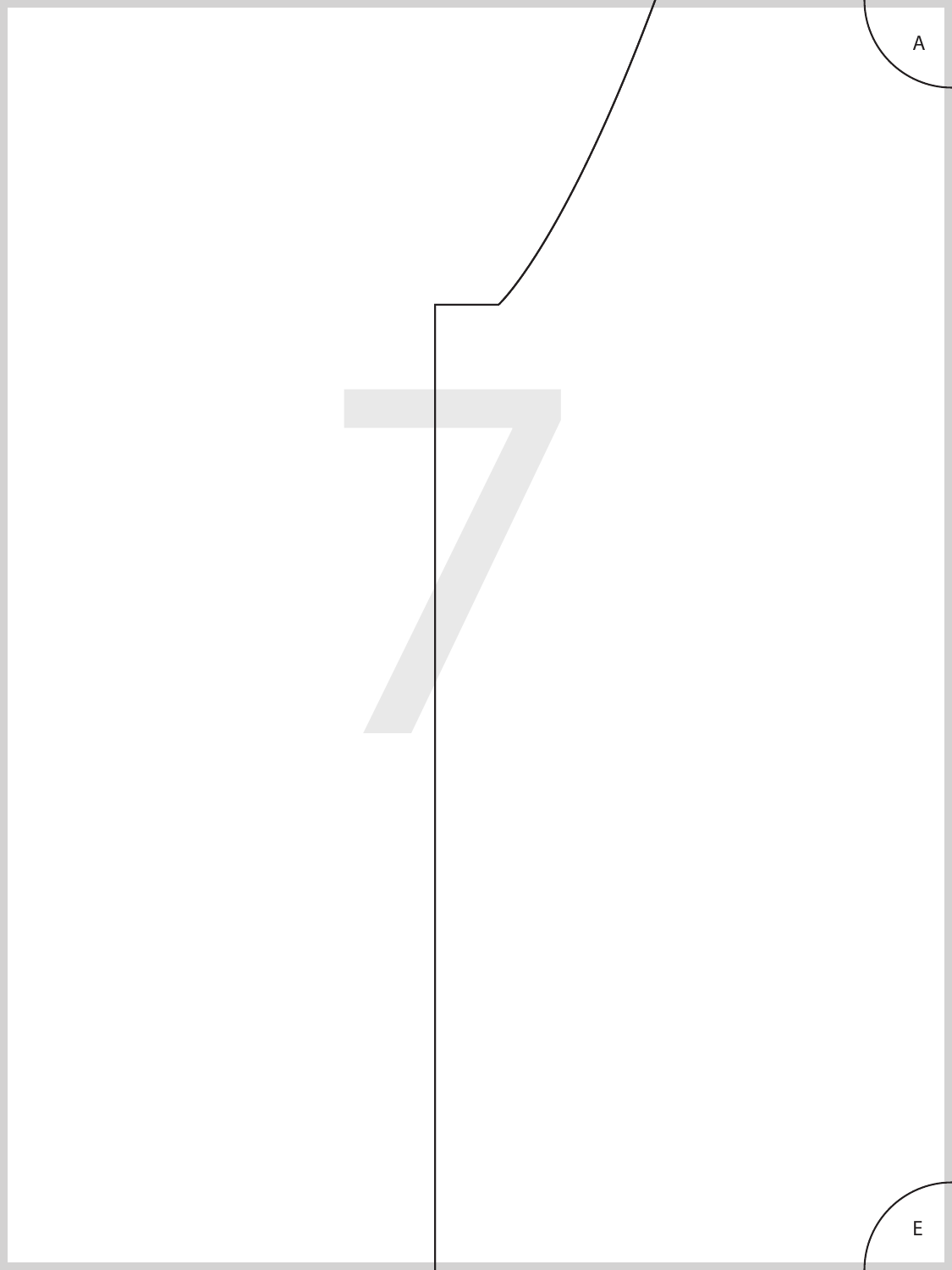*CMelly Jews*<br>-38" chest size<br>DNT and BACK<br>Cut 2 on fold<br>m) seams allow Unisex Hoodie by Melly Sews 34-38" chest size FRONT and BACK Cut 2 on fold 1/2" (6mm) seams allowed

E

A  $\sqrt{ }$  B

FOLD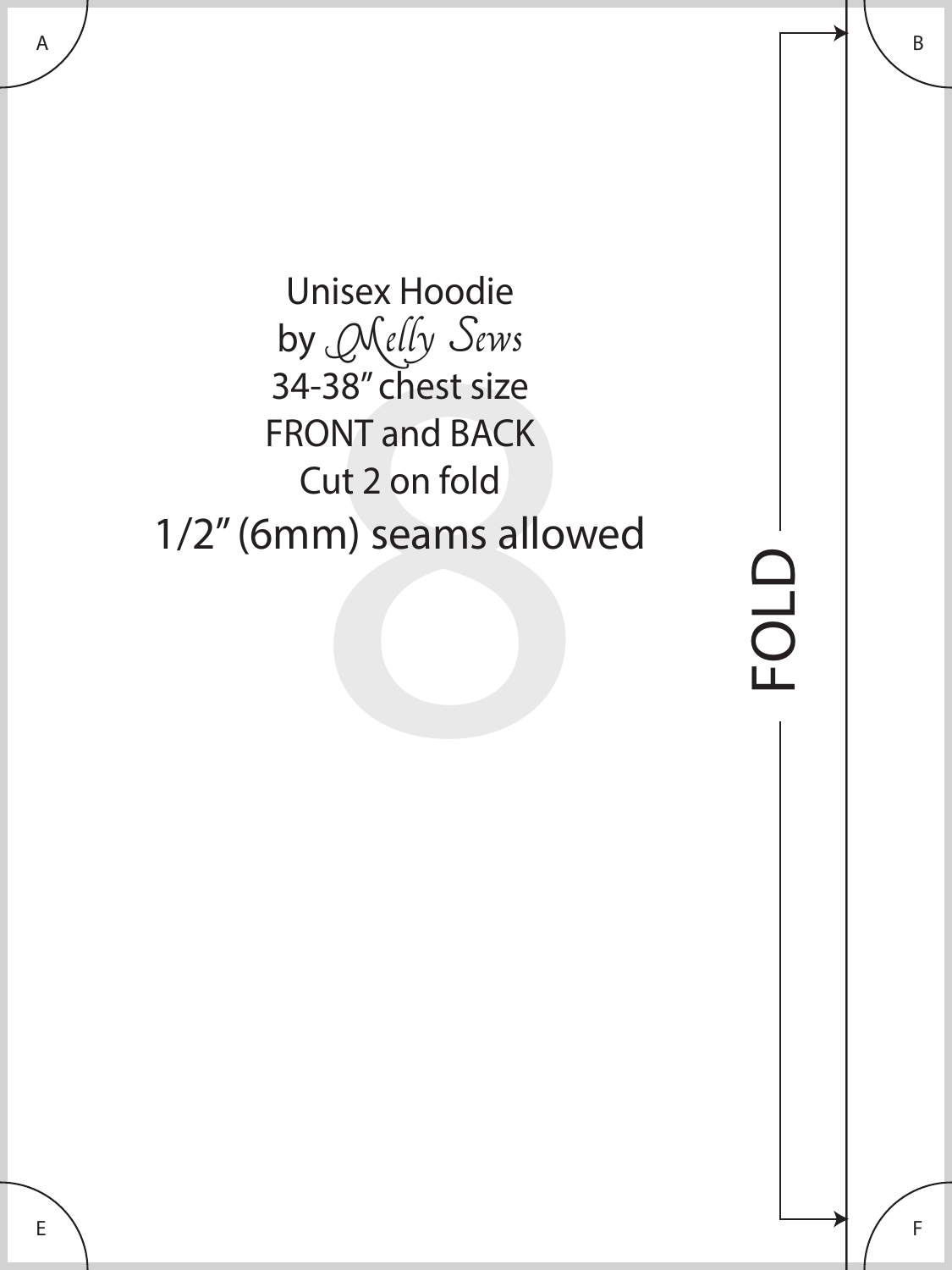$rac{Ur}{34}$ <br>By<br> $rac{34}{5}$ <br>FRC<br>C<br> $1/2$ " (6mr Unisex Hoodie by Melly Sews 34-38" chest size FRONT and BACK Cut 2 on fold 1/2" (6mm) seams allowed

 $\overline{B}$  /  $\overline{C}$ 

Make sure fabric stretches this direction

F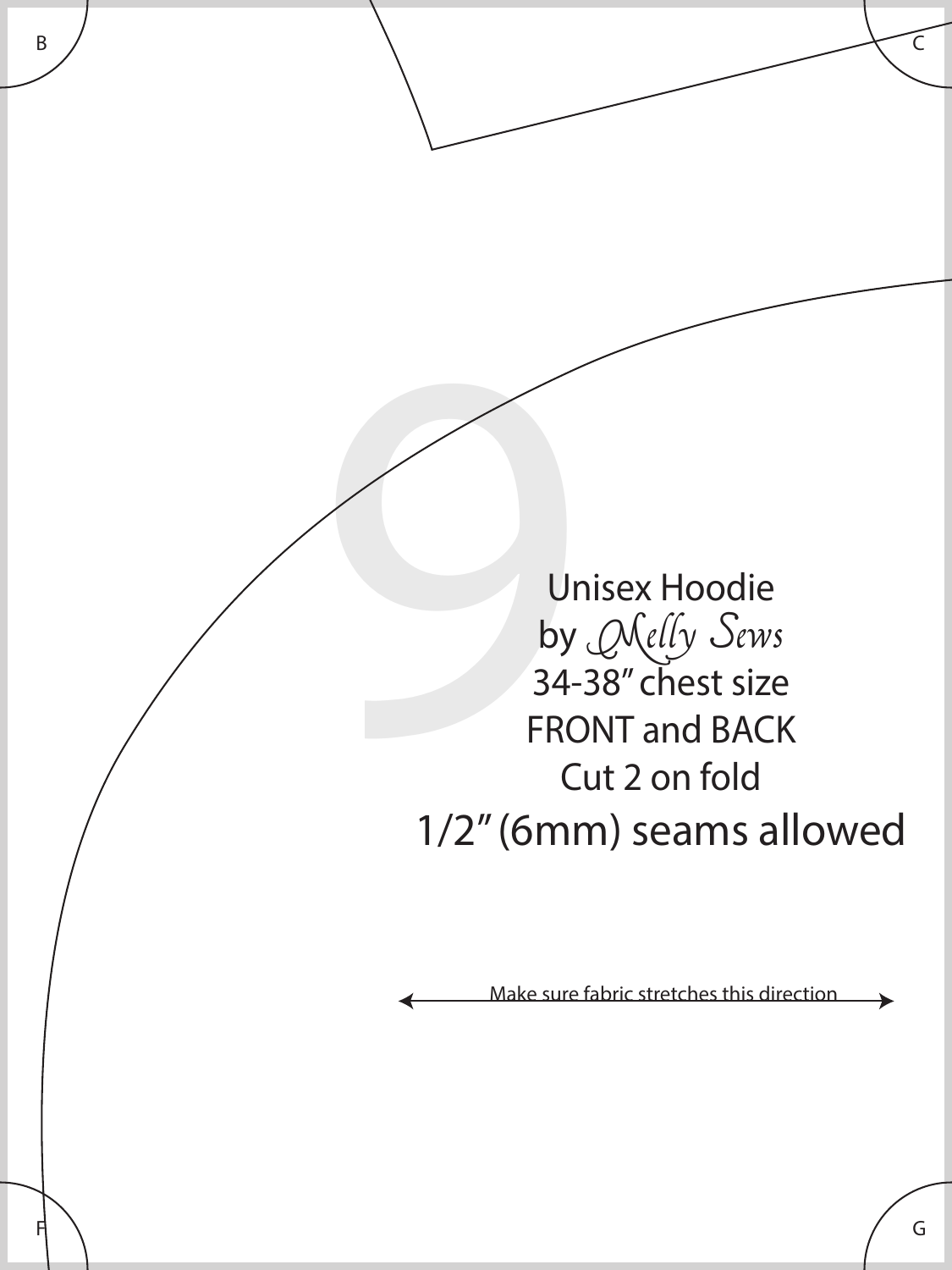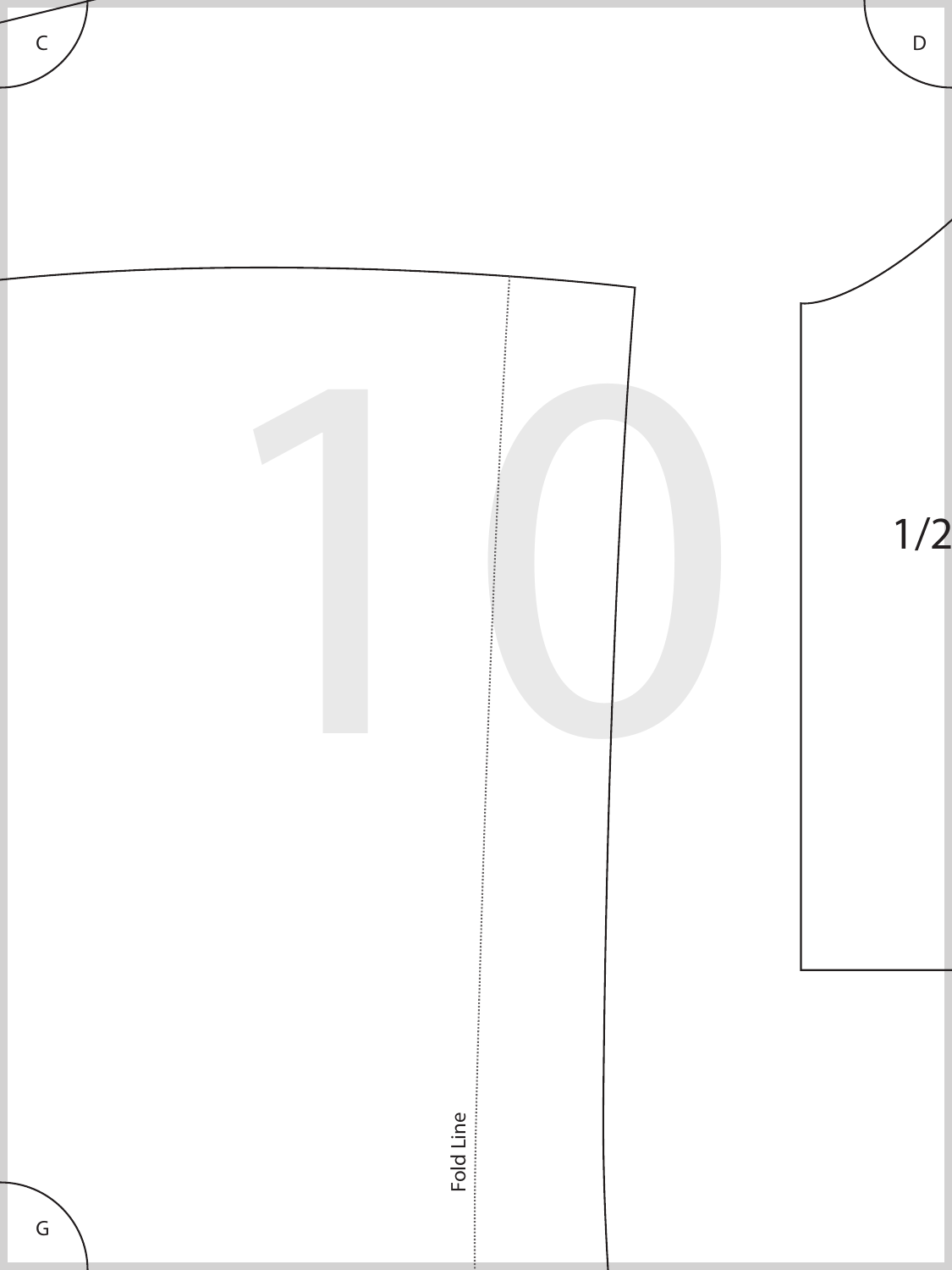by *LNelly Jews*<br>34-38" chest size<br>POCKET<br>Cut 1 on fold<br>" (6mm) seams allowed Unisex Hoodie by Melly Sews 34-38" chest size **POCKET** Cut 1 on fold " (6mm) seams allowed

FOLD

D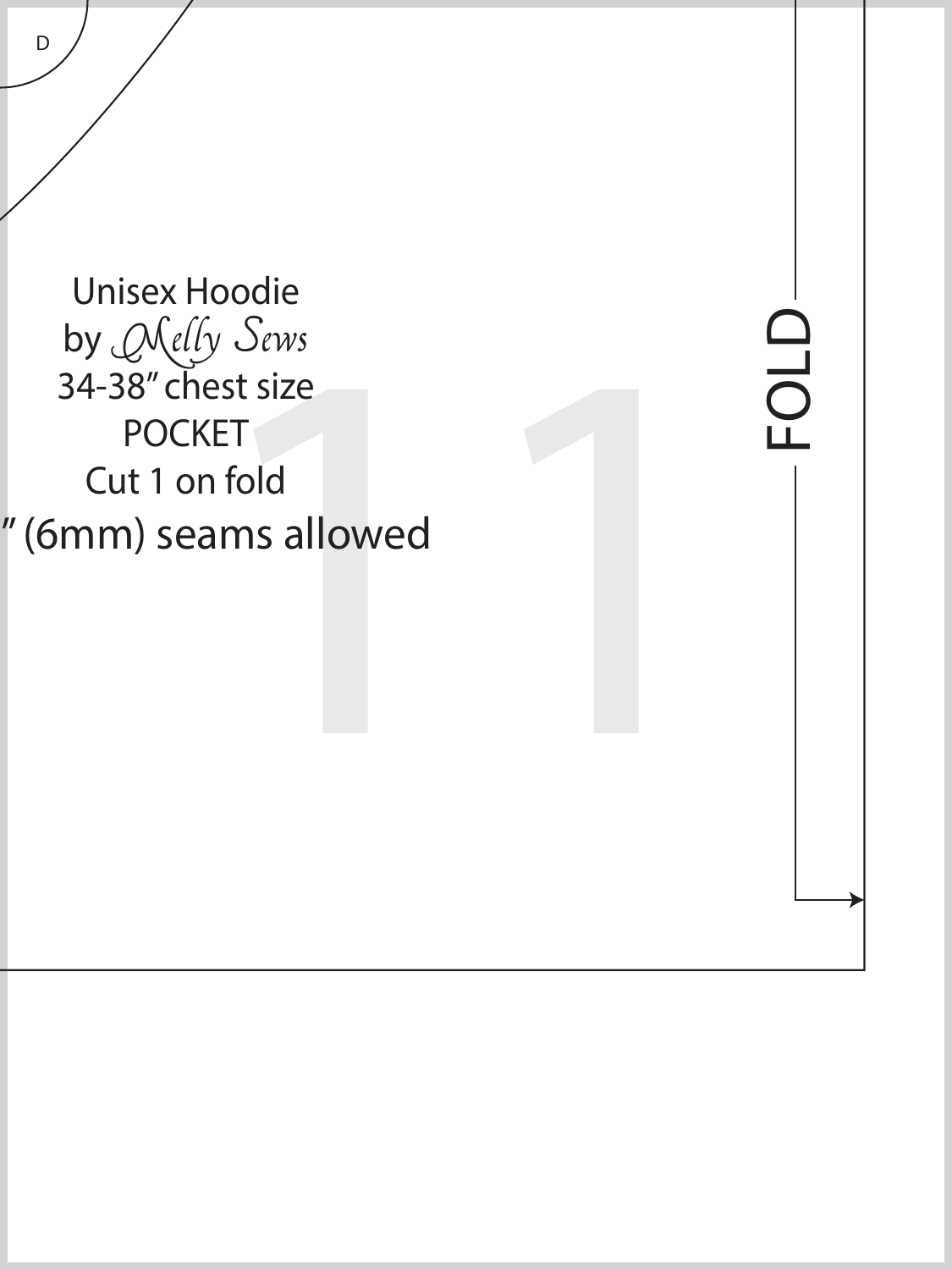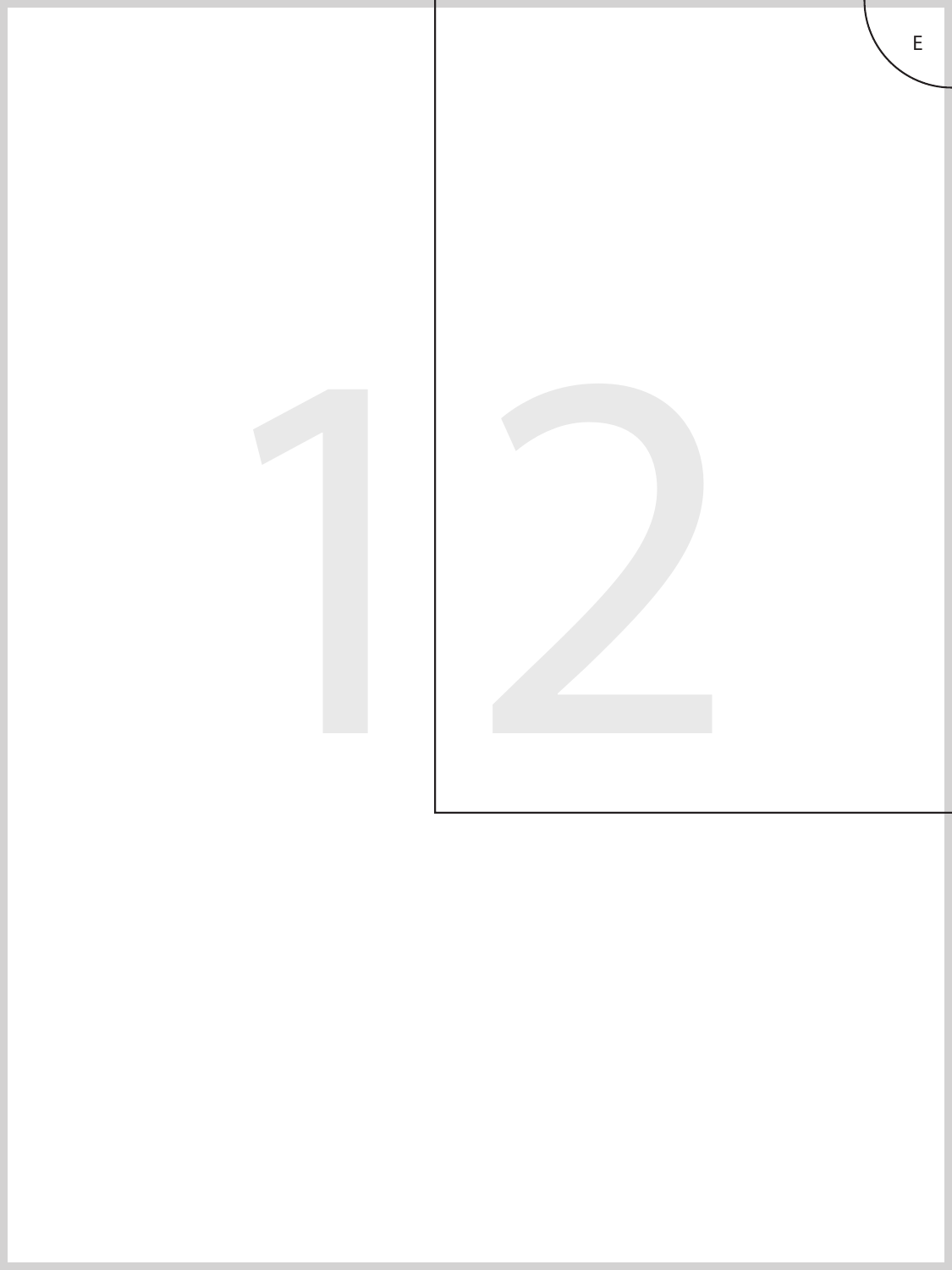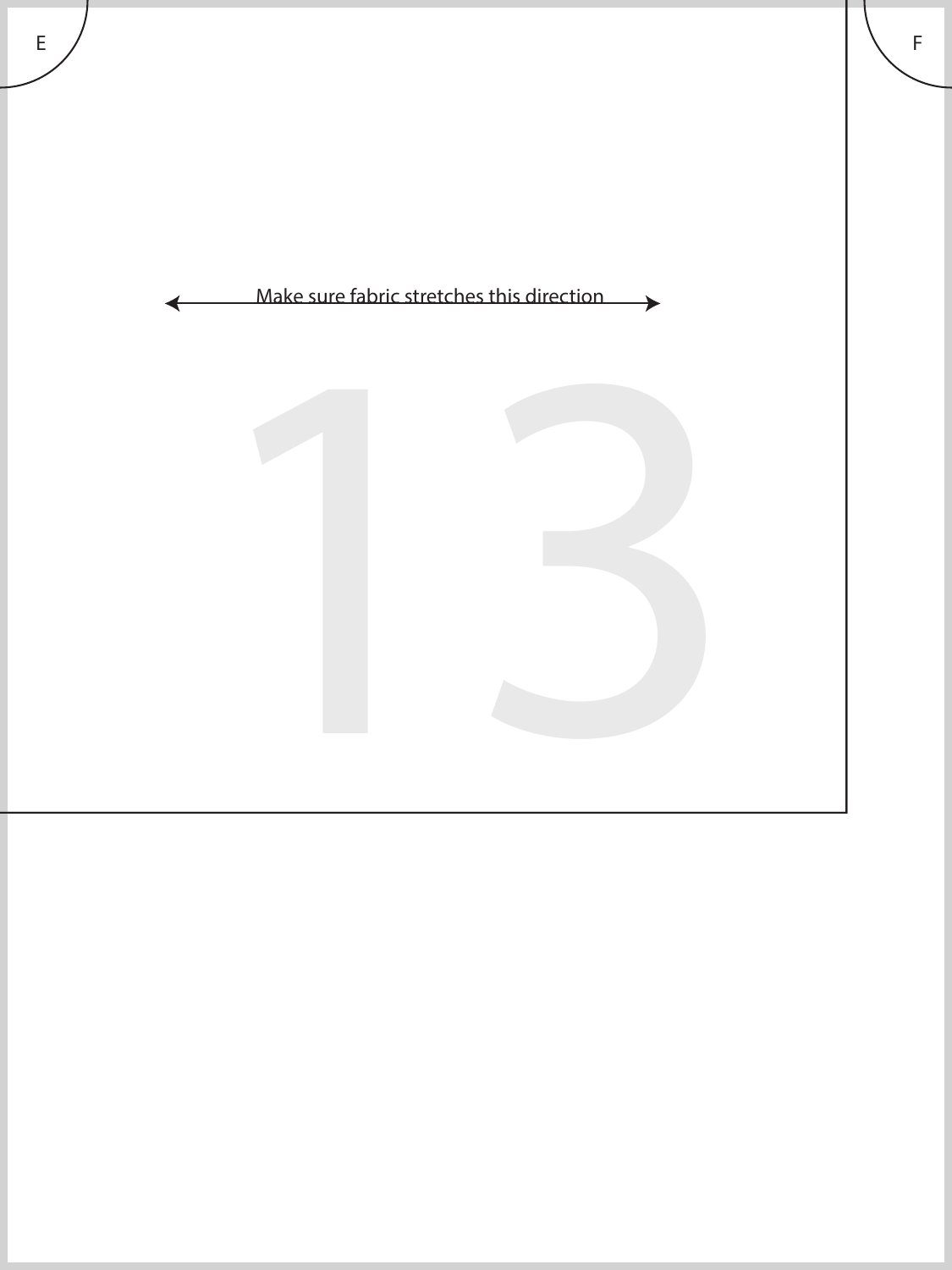